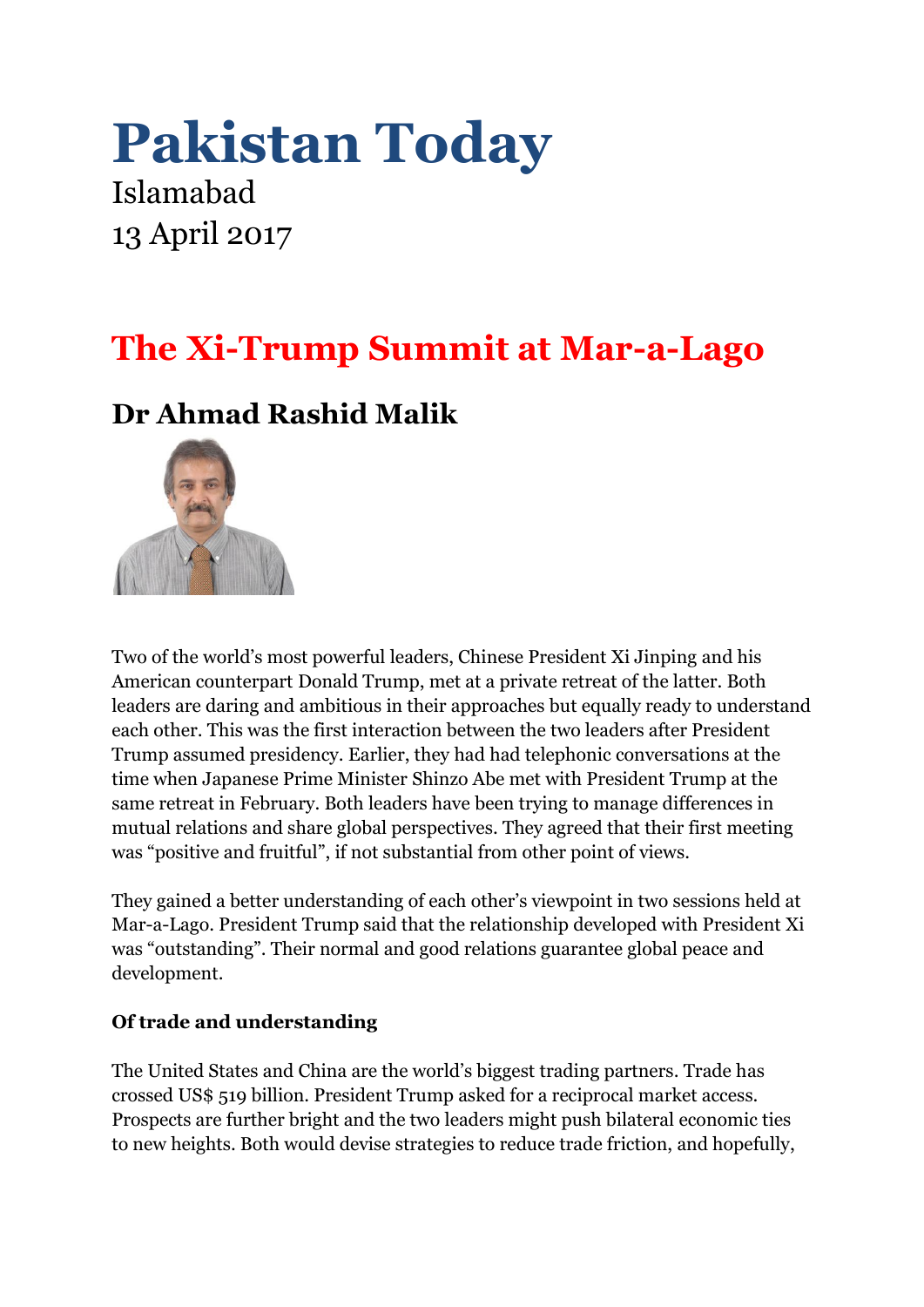Trump's trade concerns with China would be minimised and accommodated. President Xi plans to make investment by creating 700,000 jobs for the Americans.

President Xi is trying to convince his counterpart to become part of the infrastructural and connectivity initiative, One Belt One Road (OBOR). "China welcomes the US side to participate in cooperation within the framework of the Belt and Road Initiative," said Xi while making points with President Trump at the second day session of the summit at Mar-a-Lago.

President Xi also invited his counterpart to strength mutual military ties and the Asia-Pacific security dialogue. This would ease tension in the South China Sea. President Trump said the United States is willing to further strengthen cooperation with China in economy, military affairs and people-to-people exchanges, and support China's efforts in hunting for fugitives who have fled abroad and recovering illicit money. These are great attempts to consolidate relations between the two powerful nations.

The Chinese side reiterated its principles and positions on Taiwan issue and Tibetrelated issues. The United States does not seem to disturb Chinese positions on these hot issues of utmost Chinese concerns. President Xi got assurance for the delay of American arms sales to Taiwan after the meeting of the Communist Party of China this year.

On the nuclear issue of the Korean Peninsula, the Chinese side reiterated the commitment to denuclearisation of the Peninsula, safeguarding peace, and stability, and solving problems through dialogue and consultation to comprehensively implementing the UN resolutions on the Korean Peninsula.

This assurance was essential after President Trump indicated of a unilateral action against North Korea. Consultation with all stakeholders would produce tangible results on the North Korean issue. China has been sincerely approaching the North Korean missiles and nuclear testing.

The Chinese side also conveyed its reservations on the US deployment of the THAAD defense missile system in South Korea to tackle North Korean missile provocations.

The two sides agreed to establish high-level dialogue mechanisms, including the diplomatic and security dialogue, the comprehensive economic dialogue, the law enforcement and cyber-security dialogue, and the social and people-to-people dialogue.